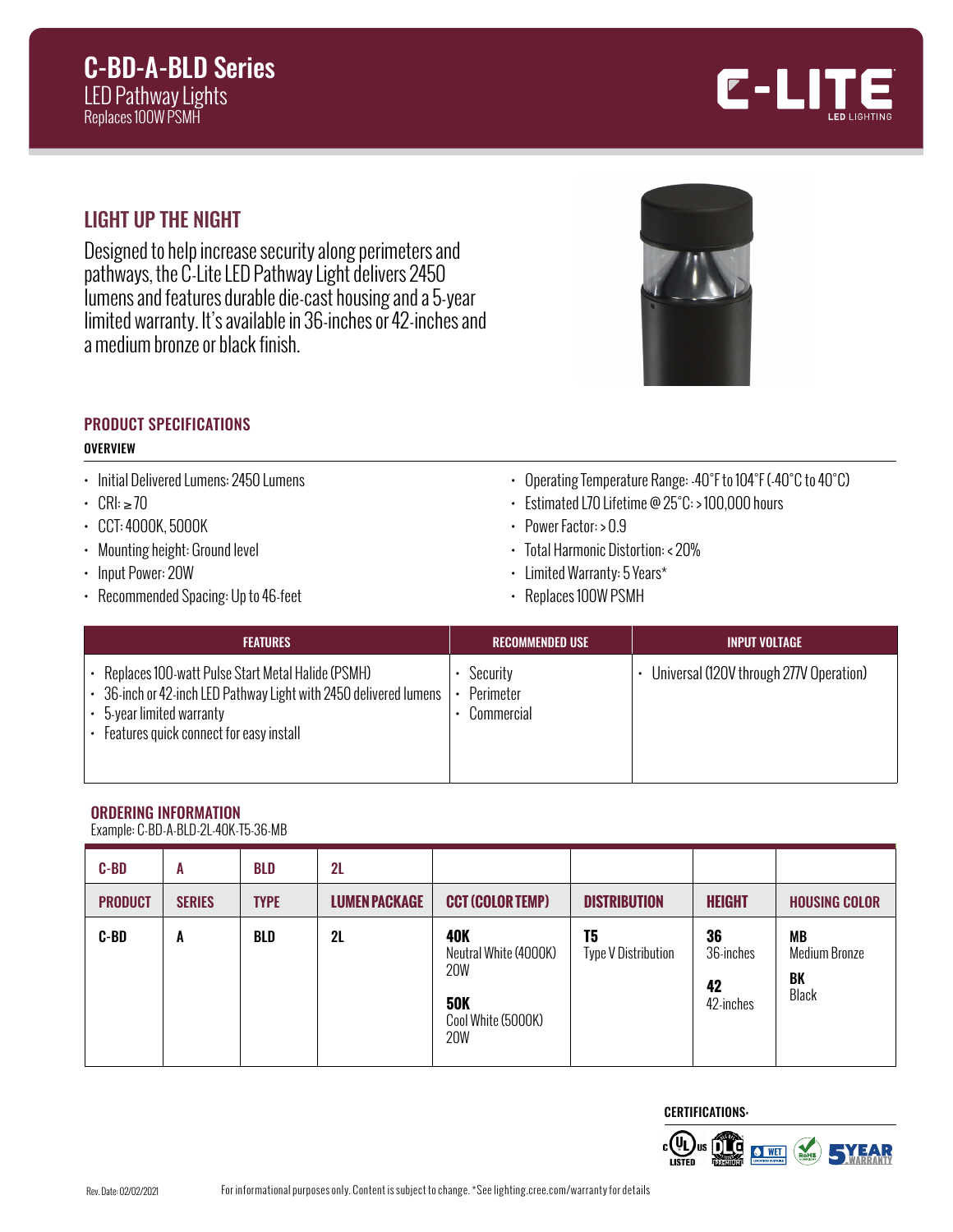# C-BD-A-BLD Series



#### SERIES OVERVIEW

| <b>DIMENSIONS</b>                                                                      | <b>PRODUCT WEIGHT</b>                                                           | <b>MOUNTING</b><br><b>HEIGHT</b> | <b>SPACING</b>                                                             |
|----------------------------------------------------------------------------------------|---------------------------------------------------------------------------------|----------------------------------|----------------------------------------------------------------------------|
| <b>C-BD-A-BLD-2L-40K-T5-36</b><br><b>C-BD-A-BLD-2L-50K-T5-36</b><br>36" H x 5-3/4" Dia | <b>C-BD-A-BLD-2L-40K-T5-36</b><br><b>C-BD-A-BLD-2L-50K-T5-36</b><br>$9.22$ lhs  | Ground level                     | Recommended spacing to achieve<br>minimum security light levels:           |
| <b>C-BD-A-BLD-2L-40K-T5-42</b><br><b>C-BD-A-BLD-2L-50K-T5-42</b><br>42" H x 5-3/4" Dia | <b>C-BD-A-BLD-2L-40K-T5-42</b><br><b>C-BD-A-BLD-2L-50K-T5-42</b><br>$10.1$ lbs. |                                  | 36-inch can be spaced 40-feet apart<br>42-inch can be spaced 46-feet apart |

#### FIXTURE SPECIFICATIONS

| <b>HOUSING</b>       | Highly durable die-cast aluminum with a medium bronze or black powder coat finish |  |  |  |
|----------------------|-----------------------------------------------------------------------------------|--|--|--|
| <b>LENS ASSEMBLY</b> | UV stabilized polycarbonate lens                                                  |  |  |  |
| <b>MOUNTING</b>      | Mounts using included anchor bolts, 3 bolt system                                 |  |  |  |